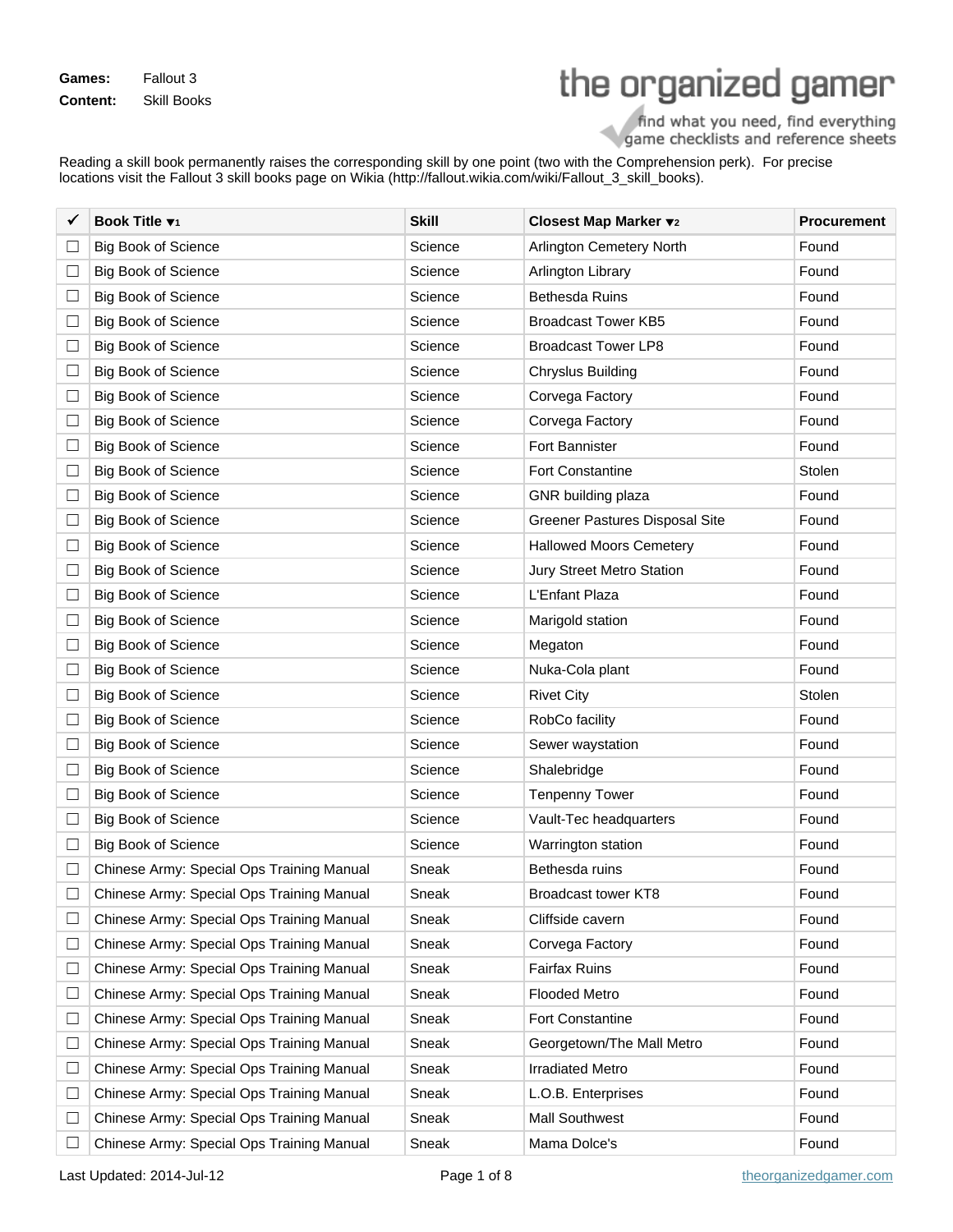| ✓      | Book Title v1                             | <b>Skill</b> | Closest Map Marker v2                | <b>Procurement</b> |
|--------|-------------------------------------------|--------------|--------------------------------------|--------------------|
| $\Box$ | Chinese Army: Special Ops Training Manual | Sneak        | Megaton                              | Found              |
| $\Box$ | Chinese Army: Special Ops Training Manual | Sneak        | Museum of History                    | Found              |
| $\Box$ | Chinese Army: Special Ops Training Manual | Sneak        | Museum station                       | Found              |
| $\Box$ | Chinese Army: Special Ops Training Manual | Sneak        | Nuka-Cola plant                      | Found              |
| $\Box$ | Chinese Army: Special Ops Training Manual | Sneak        | Penn. Ave Northwest                  | Stolen/Found       |
| $\Box$ | Chinese Army: Special Ops Training Manual | Sneak        | <b>Reclining Groves Resort Homes</b> | Stolen             |
| $\Box$ | Chinese Army: Special Ops Training Manual | Sneak        | Red Racer factory                    | Stolen             |
| $\Box$ | Chinese Army: Special Ops Training Manual | Sneak        | Regulator HQ                         | Found              |
| $\Box$ | Chinese Army: Special Ops Training Manual | Sneak        | SatCom Array NW-05a                  | Found              |
| $\Box$ | Chinese Army: Special Ops Training Manual | Sneak        | Springvale school                    | Found              |
| $\Box$ | Chinese Army: Special Ops Training Manual | Sneak        | Statesman Hotel                      | Found              |
| $\Box$ | Chinese Army: Special Ops Training Manual | Sneak        | <b>Taft Tunnels</b>                  | Found              |
| $\Box$ | Chinese Army: Special Ops Training Manual | Sneak        | The Capitol building                 | Found              |
| $\Box$ | D.C. Journal of Internal Medicine         | Medicine     | Abandoned Car Fort                   | Found              |
| ⊔      | D.C. Journal of Internal Medicine         | Medicine     | Anchorage Memorial                   | Found              |
| $\Box$ | D.C. Journal of Internal Medicine         | Medicine     | <b>Big Town</b>                      | Found              |
| □      | D.C. Journal of Internal Medicine         | Medicine     | Falls Church/Mason Dst Metro         | Found              |
| ⊔      | D.C. Journal of Internal Medicine         | Medicine     | <b>Fort Constantine</b>              | Found              |
| $\Box$ | D.C. Journal of Internal Medicine         | Medicine     | Georgetown West                      | Found              |
| □      | D.C. Journal of Internal Medicine         | Medicine     | Germantown Police HQ                 | Found              |
| ⊔      | D.C. Journal of Internal Medicine         | Medicine     | Greener Pastures Disposal Site       | Found              |
| $\Box$ | D.C. Journal of Internal Medicine         | Medicine     | <b>Hallowed Moors Cemetery</b>       | Found              |
| $\Box$ | D.C. Journal of Internal Medicine         | Medicine     | Jalbert Brothers Waste Disposal      | Found              |
| $\Box$ | D.C. Journal of Internal Medicine         | Medicine     | Mason Dixon Salvage                  | Found              |
| $\Box$ | D.C. Journal of Internal Medicine         | Medicine     | MDPL-21 power station                | Found              |
| Ш      | D.C. Journal of Internal Medicine         | Medicine     | Minefield                            | Found              |
| П      | D.C. Journal of Internal Medicine         | Medicine     | Museum of History                    | Found              |
| □      | D.C. Journal of Internal Medicine         | Medicine     | Oasis                                | Found              |
| ⊔      | D.C. Journal of Internal Medicine         | Medicine     | Our Lady of Hope Hospital            | Found              |
| $\Box$ | D.C. Journal of Internal Medicine         | Medicine     | Our Lady of Hope Hospital            | Found              |
| ⊔      | D.C. Journal of Internal Medicine         | Medicine     | Red Racer factory                    | Found              |
| ⊔      | D.C. Journal of Internal Medicine         | Medicine     | Relay tower KX-B8-11                 | Found              |
| $\Box$ | D.C. Journal of Internal Medicine         | Medicine     | <b>Rivet City</b>                    | Stolen             |
| ⊔      | D.C. Journal of Internal Medicine         | Medicine     | RobCo facility                       | Found              |
| ⊔      | D.C. Journal of Internal Medicine         | Medicine     | Roosevelt Academy                    | Found              |
| $\Box$ | D.C. Journal of Internal Medicine         | Medicine     | The Capitol building                 | Found              |
| $\Box$ | D.C. Journal of Internal Medicine         | Medicine     | Vault 92                             | Found              |
| ⊔      | D.C. Journal of Internal Medicine         | Medicine     | Vernon Square East                   | Found              |
| $\Box$ | <b>Dean's Electronics</b>                 | Repair       | Anchorage Memorial                   | Found              |
| $\Box$ | Dean's Electronics                        | Repair       | Andale                               | Found              |
| ⊔      | Dean's Electronics                        | Repair       | Bethesda ruins                       | Found              |
| ⊔      | <b>Dean's Electronics</b>                 | Repair       | <b>Canterbury Commons</b>            | Found              |
| □      | Dean's Electronics                        | Repair       | Corvega Factory                      | Found              |

Last Updated: 2014-Jul-12 example and theorganized and theorganized gamer.com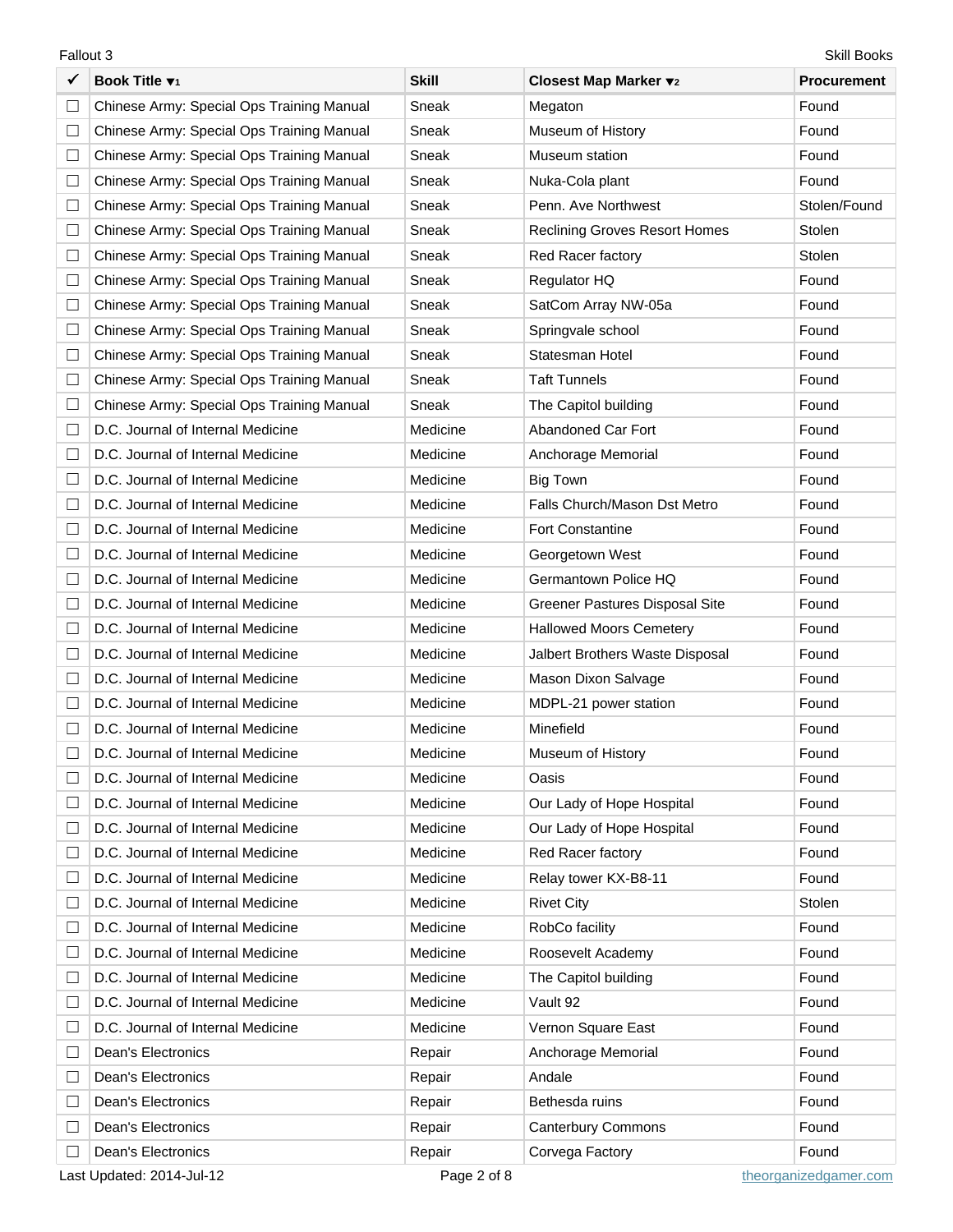|        | Book Title v1             | <b>Skill</b>      | Closest Map Marker v2           | <b>Procurement</b> |
|--------|---------------------------|-------------------|---------------------------------|--------------------|
| $\Box$ | <b>Dean's Electronics</b> | Repair            | Dunwich Building                | Found              |
| $\Box$ | <b>Dean's Electronics</b> | Repair            | <b>Hubris Comics</b>            | Found              |
| ⊔      | Dean's Electronics        | Repair            | <b>Hubris Comics</b>            | Found              |
| ⊔      | Dean's Electronics        | Repair            | Jury Street Metro Station       | Found              |
| $\Box$ | <b>Dean's Electronics</b> | Repair            | Mama Dolce's                    | Found              |
| ⊔      | Dean's Electronics        | Repair            | MDPL-05 power station           | Found              |
| ⊔      | <b>Dean's Electronics</b> | Repair            | Metro Central                   | Found              |
| $\Box$ | <b>Dean's Electronics</b> | Repair            | Nuka-Cola plant                 | Found              |
| ⊔      | Dean's Electronics        | Repair            | Our Lady of Hope Hospital       | Found              |
| ⊔      | Dean's Electronics        | Repair            | Ranger compound                 | Found              |
| ⊔      | <b>Dean's Electronics</b> | Repair            | Red Racer factory               | Found              |
| ⊔      | Dean's Electronics        | Repair            | Relay tower KX-B8-11            | Found              |
| ⊔      | Dean's Electronics        | Repair            | <b>Rivet City</b>               | Stolen             |
| $\Box$ | <b>Dean's Electronics</b> | Repair            | Rockbreaker's Last Gas          | Found              |
| ⊔      | Dean's Electronics        | Repair            | Tepid sewers                    | Found              |
| ⊔      | Dean's Electronics        | Repair            | VAPL-58 power station           | Found              |
| ⊔      | <b>Dean's Electronics</b> | Repair            | VAPL-66 power station           | Found              |
| ⊔      | Dean's Electronics        | Repair            | Vault 92                        | Found              |
| ⊔      | Dean's Electronics        | Repair            | Vernon Square East              | Found              |
| ⊔      | <b>Dean's Electronics</b> | Repair            | Warrington station              | Stolen             |
| ⊔      | Duck and Cover!           | Explosives        | Alexandria Arms                 | Found              |
| ⊔      | Duck and Cover!           | <b>Explosives</b> | <b>Charnel House</b>            | Found              |
| $\Box$ | Duck and Cover!           | <b>Explosives</b> | Citadel                         | Found              |
| ⊔      | Duck and Cover!           | <b>Explosives</b> | Deathclaw Sanctuary             | Found              |
| ⊔      | Duck and Cover!           | Explosives        | Dukov's Place                   | Found              |
| $\Box$ | Duck and Cover!           | Explosives        | Evergreen Mills                 | Found              |
|        | Duck and Cover!           | Explosives        | F. Scott Key Trail & Campground | Found              |
|        | Duck and Cover!           | Explosives        | Falls Church/Mason Dst Metro    | Found              |
| $\Box$ | Duck and Cover!           | <b>Explosives</b> | Fort Constantine                | Found              |
| ⊔      | Duck and Cover!           | Explosives        | Germantown Police HQ            | Found              |
| $\Box$ | Duck and Cover!           | <b>Explosives</b> | Hamilton's Hideaway             | Found              |
| $\Box$ | Duck and Cover!           | <b>Explosives</b> | Jocko's Pop & Gas Stop          | Found              |
| ⊔      | Duck and Cover!           | <b>Explosives</b> | Monorail train wreckage         | Found              |
| ⊔      | Duck and Cover!           | <b>Explosives</b> | Museum of Technology            | Found              |
| ⊔      | Duck and Cover!           | <b>Explosives</b> | <b>National Archives</b>        | Found              |
| ⊔      | Duck and Cover!           | <b>Explosives</b> | National Archives               | Found              |
| ⊔      | Duck and Cover!           | <b>Explosives</b> | National Guard depot            | Found              |
| $\Box$ | Duck and Cover!           | <b>Explosives</b> | Old Olney                       | Found              |
| ⊔      | Duck and Cover!           | <b>Explosives</b> | Red Racer factory               | Stolen             |
| ⊔      | Duck and Cover!           | Explosives        | SatCom Array NW-07c             | Found              |
| $\Box$ | Duck and Cover!           | <b>Explosives</b> | Springvale school               | Found              |
| ⊔      | Duck and Cover!           | <b>Explosives</b> | Super-Duper Mart                | Found              |
| $\Box$ | Duck and Cover!           | Explosives        | <b>Tenpenny Tower</b>           | Found              |

Last Updated: 2014-Jul-12 example and theorganized and theorganized gamer.com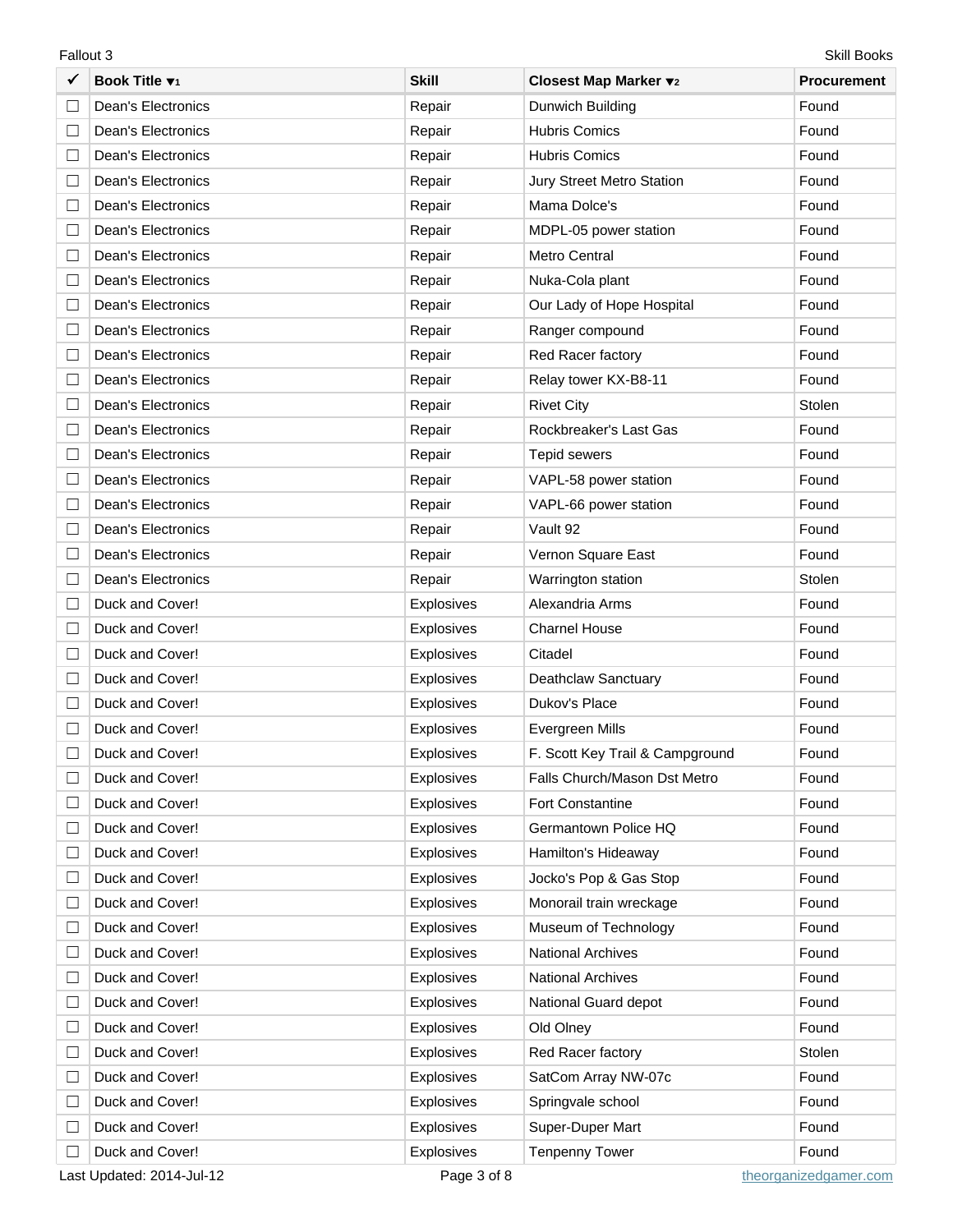|        | Skill Books<br>Fallout 3  |               |                                     |                    |  |  |
|--------|---------------------------|---------------|-------------------------------------|--------------------|--|--|
|        | Book Title v <sub>1</sub> | <b>Skill</b>  | Closest Map Marker v2               | <b>Procurement</b> |  |  |
| $\Box$ | Duck and Cover!           | Explosives    | Vault 92                            | Found              |  |  |
| ⊔      | Duck and Cover!           | Explosives    | Wasteland gypsy village             | Found              |  |  |
| ⊔      | Grognak the Barbarian     | Melee Weapons | Andale                              | Stolen             |  |  |
| $\Box$ | Grognak the Barbarian     | Melee Weapons | Bethesda ruins                      | Found              |  |  |
| ⊔      | Grognak the Barbarian     | Melee Weapons | Broadcast tower KB5                 | Found              |  |  |
| ⊔      | Grognak the Barbarian     | Melee Weapons | <b>Canterbury Commons</b>           | Pickpocket         |  |  |
| $\Box$ | Grognak the Barbarian     | Melee Weapons | Chaste Acres Dairy Farm             | Found              |  |  |
| ⊔      | Grognak the Barbarian     | Melee Weapons | Cliffside Cavern                    | Found              |  |  |
| ⊔      | Grognak the Barbarian     | Melee Weapons | <b>Clifftop Shacks</b>              | Found              |  |  |
| $\Box$ | Grognak the Barbarian     | Melee Weapons | Corvega Factory                     | Found              |  |  |
| ⊔      | Grognak the Barbarian     | Melee Weapons | <b>Fort Constantine</b>             | Found              |  |  |
| ⊔      | Grognak the Barbarian     | Melee Weapons | Georgetown West                     | Found              |  |  |
| $\Box$ | Grognak the Barbarian     | Melee Weapons | <b>Hubris Comics</b>                | Found              |  |  |
| ⊔      | Grognak the Barbarian     | Melee Weapons | Megaton                             | Stolen             |  |  |
| ⊔      | Grognak the Barbarian     | Melee Weapons | Minefield                           | Found              |  |  |
| $\Box$ | Grognak the Barbarian     | Melee Weapons | Museum station                      | Found              |  |  |
| ⊔      | Grognak the Barbarian     | Melee Weapons | Red Racer factory                   | Stolen             |  |  |
| ⊔      | Grognak the Barbarian     | Melee Weapons | Red Racer factory                   | Found              |  |  |
| $\Box$ | Grognak the Barbarian     | Melee Weapons | Scrapyard                           | Found              |  |  |
| ⊔      | Grognak the Barbarian     | Melee Weapons | Statesman Hotel                     | Found              |  |  |
| ⊔      | Grognak the Barbarian     | Melee Weapons | Temple of the Union                 | Found              |  |  |
| ⊔      | Grognak the Barbarian     | Melee Weapons | Tenleytown/Friendship station       | Found              |  |  |
| ⊔      | Grognak the Barbarian     | Melee Weapons | The Silver Lining Drive-In          | Found              |  |  |
| ⊔      | Grognak the Barbarian     | Melee Weapons | Vault 101                           | Found              |  |  |
|        | Grognak the Barbarian     | Melee Weapons | Vault-Tec headquarters              | Found              |  |  |
|        | Grognak the Barbarian     | Melee Weapons | Vernon Square North                 | Found              |  |  |
|        | Grognak the Barbarian     | Melee Weapons | Yao guai tunnels                    | Found              |  |  |
| ⊔      | <b>Guns and Bullets</b>   | Small Guns    | Alexandria Arms                     | Found              |  |  |
| ⊔      | <b>Guns and Bullets</b>   | Small Guns    | Arlington Library                   | Found              |  |  |
| ⊔      | <b>Guns and Bullets</b>   | Small Guns    | Arlington Library                   | Found              |  |  |
| $\Box$ | <b>Guns and Bullets</b>   | Small Guns    | Chaste Acres Dairy Farm             | Found              |  |  |
| ⊔      | <b>Guns and Bullets</b>   | Small Guns    | Chryslus Building                   | Found              |  |  |
| $\Box$ | <b>Guns and Bullets</b>   | Small Guns    | Citadel                             | Found              |  |  |
| Ш      | <b>Guns and Bullets</b>   | Small Guns    | Dickerson Tabernacle Chapel         | Found              |  |  |
| ⊔      | <b>Guns and Bullets</b>   | Small Guns    | <b>Everglow National Campground</b> | Found              |  |  |
| $\Box$ | <b>Guns and Bullets</b>   | Small Guns    | Falls Church/Mason Dst Metro        | Found              |  |  |
| Ш      | <b>Guns and Bullets</b>   | Small Guns    | <b>Flooded Metro</b>                | Found              |  |  |
| ⊔      | <b>Guns and Bullets</b>   | Small Guns    | Fort Bannister                      | Found              |  |  |
| ⊔      | <b>Guns and Bullets</b>   | Small Guns    | <b>Fort Constantine</b>             | Found              |  |  |
| ⊔      | <b>Guns and Bullets</b>   | Small Guns    | <b>Fort Constantine</b>             | Found              |  |  |
|        | <b>Guns and Bullets</b>   | Small Guns    | Grayditch                           | Found              |  |  |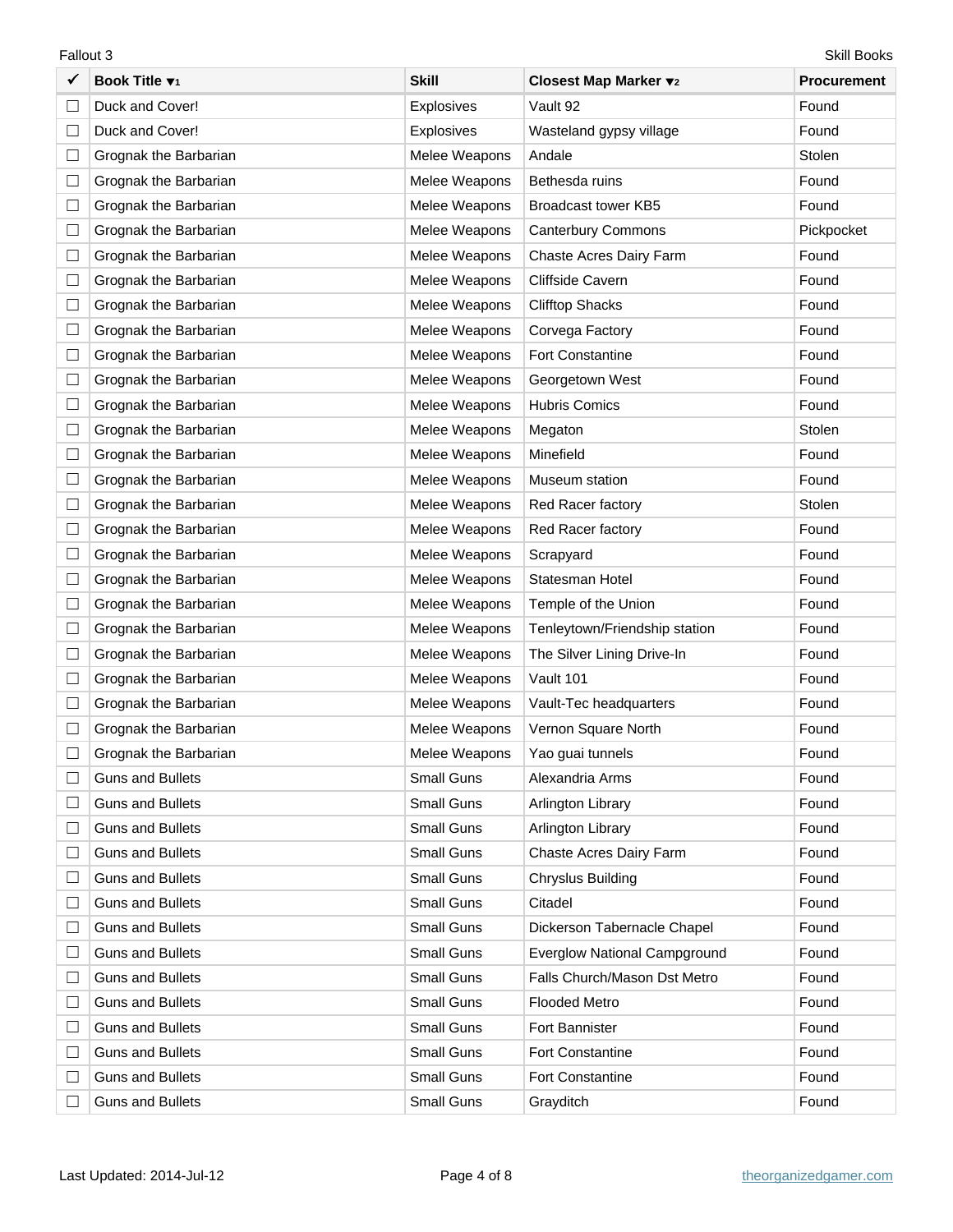|        | Skill Books<br>Fallout 3   |                       |                               |                                                                                                          |  |
|--------|----------------------------|-----------------------|-------------------------------|----------------------------------------------------------------------------------------------------------|--|
|        | Book Title v1              | <b>Skill</b>          | Closest Map Marker v2         | <b>Procurement</b>                                                                                       |  |
|        | <b>Guns and Bullets</b>    | <b>Small Guns</b>     | Hamilton's Hideaway           | Key to stash<br>obtained if you<br>already know<br>James'<br>location<br>before talking<br>to Three Dog. |  |
| ப      | <b>Guns and Bullets</b>    | Small Guns            | <b>Hubris Comics</b>          | Found                                                                                                    |  |
| $\Box$ | <b>Guns and Bullets</b>    | <b>Small Guns</b>     | Mama Dolce's                  | Found                                                                                                    |  |
| $\Box$ | <b>Guns and Bullets</b>    | <b>Small Guns</b>     | Mama Dolce's                  | Found                                                                                                    |  |
| Ш      | <b>Guns and Bullets</b>    | Small Guns            | MDPL mass relay station       | Found                                                                                                    |  |
| $\Box$ | <b>Guns and Bullets</b>    | <b>Small Guns</b>     | Museum of Technology          | Found                                                                                                    |  |
| $\Box$ | <b>Guns and Bullets</b>    | <b>Small Guns</b>     | Red Racer factory             | Found                                                                                                    |  |
| Ш      | <b>Guns and Bullets</b>    | Small Guns            | Regulator HQ*                 | Found                                                                                                    |  |
| ⊔      | <b>Guns and Bullets</b>    | <b>Small Guns</b>     | Relay tower KX-B8-11          | Found                                                                                                    |  |
| $\Box$ | <b>Guns and Bullets</b>    | <b>Small Guns</b>     | Rockbreaker's Last Gas        | Found                                                                                                    |  |
| ⊔      | <b>Guns and Bullets</b>    | Small Guns            | Scrapyard                     | Found                                                                                                    |  |
| $\Box$ | Lying, Congressional Style | Speech                | Arlington Library             | Found                                                                                                    |  |
| ⊔      | Lying, Congressional Style | Speech                | Corvega Factory               | Found                                                                                                    |  |
| ⊔      | Lying, Congressional Style | Speech                | <b>Dupont Circle Station</b>  | Found                                                                                                    |  |
| $\Box$ | Lying, Congressional Style | Speech                | Georgetown North              | Found                                                                                                    |  |
| $\Box$ | Lying, Congressional Style | Speech                | Germantown Police HQ          | Found                                                                                                    |  |
| ⊔      | Lying, Congressional Style | Speech                | Jury Street Metro Station     | Found                                                                                                    |  |
| $\Box$ | Lying, Congressional Style | Speech                | Jury Street Metro Station     | Found                                                                                                    |  |
| $\Box$ | Lying, Congressional Style | Speech                | Megaton                       | Found                                                                                                    |  |
| ⊔      | Lying, Congressional Style | Speech                | Megaton*                      | Found                                                                                                    |  |
| □      | Lying, Congressional Style | Speech                | Meresti trainyard             | Found                                                                                                    |  |
|        | Lying, Congressional Style | Speech                | <b>National Archives</b>      | Found                                                                                                    |  |
|        | Lying, Congressional Style | Speech                | Nuka-Cola plant               | Found                                                                                                    |  |
| ⊔      | Lying, Congressional Style | Speech                | <b>Rivet City</b>             | Found                                                                                                    |  |
| ⊔      | Lying, Congressional Style | Speech                | RobCo facility                | Found                                                                                                    |  |
| ⊔      | Lying, Congressional Style | Speech                | Robot repair center           | Found                                                                                                    |  |
| $\Box$ | Lying, Congressional Style | Speech                | Scrapyard office*             | Found                                                                                                    |  |
| Ш      | Lying, Congressional Style | Speech                | Takoma Industrial             | Found                                                                                                    |  |
| $\Box$ | Lying, Congressional Style | Speech                | Tenleytown/Friendship station | Found                                                                                                    |  |
| $\Box$ | Lying, Congressional Style | Speech                | <b>Tenpenny Tower</b>         | Found                                                                                                    |  |
| Ш      | Lying, Congressional Style | Speech                | Tenpenny Tower*               | Found                                                                                                    |  |
| ⊔      | Lying, Congressional Style | Speech                | The Capitol building          | Found                                                                                                    |  |
| $\Box$ | Lying, Congressional Style | Speech                | The Capitol building          | Found                                                                                                    |  |
| $\Box$ | Lying, Congressional Style | Speech                | Vault 108                     | Found                                                                                                    |  |
| ⊔      | Lying, Congressional Style | Speech                | Vernon East/Takoma Park       | Found                                                                                                    |  |
| $\Box$ | Nikola Tesla and You       | <b>Energy Weapons</b> | Arlington Library             | Found                                                                                                    |  |
| ∟      | Nikola Tesla and You       | <b>Energy Weapons</b> | Deathclaw Sanctuary           | Found                                                                                                    |  |
| $\Box$ | Nikola Tesla and You       | Energy Weapons        | Evergreen Mills               | Found                                                                                                    |  |
| $\Box$ | Nikola Tesla and You       | Energy Weapons        | Farragut West Metro station   | Found                                                                                                    |  |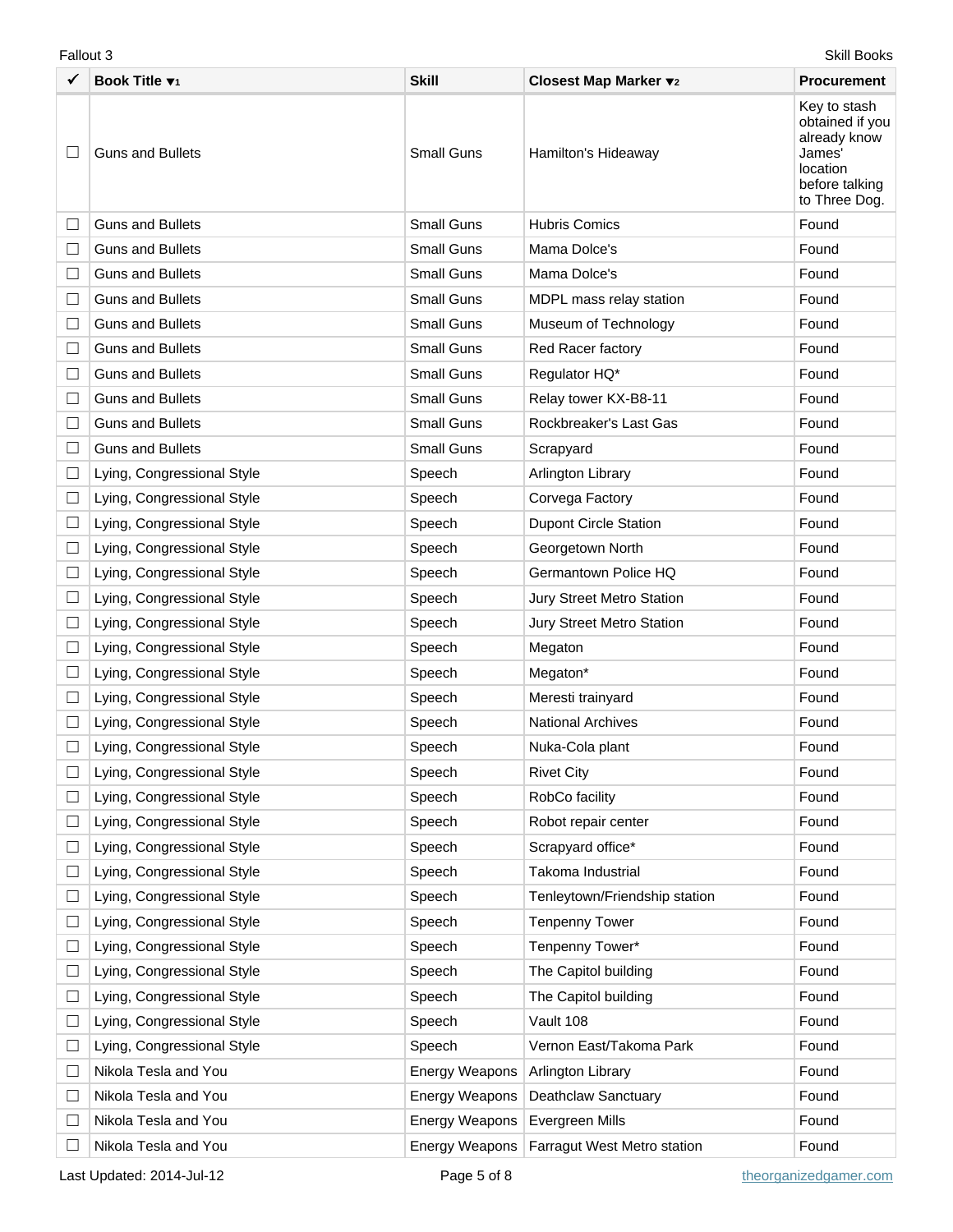|        | Skill Books<br>Fallout 3    |                       |                             |                     |  |
|--------|-----------------------------|-----------------------|-----------------------------|---------------------|--|
|        | Book Title v <sub>1</sub>   | <b>Skill</b>          | Closest Map Marker v2       | <b>Procurement</b>  |  |
| $\Box$ | Nikola Tesla and You        | <b>Energy Weapons</b> | <b>Foggy Bottom Station</b> | Found               |  |
| ⊔      | Nikola Tesla and You        | Energy Weapons        | <b>Fort Bannister</b>       | Found               |  |
| $\Box$ | Nikola Tesla and You        | Energy Weapons        | Jocko's Pop & Gas Stop      | Found               |  |
| $\Box$ | Nikola Tesla and You        | <b>Energy Weapons</b> | Jury Street Metro Station   | <b>Quest Reward</b> |  |
| ⊔      | Nikola Tesla and You        | <b>Energy Weapons</b> | Jury Street Metro Station   | Found               |  |
| $\Box$ | Nikola Tesla and You        | Energy Weapons        | Mason Dixon Salvage         | Found               |  |
| $\Box$ | Nikola Tesla and You        | <b>Energy Weapons</b> | Mason Dixon Salvage         | Found               |  |
| ⊔      | Nikola Tesla and You        | Energy Weapons        | MDPL-21 power station       | Found               |  |
| $\Box$ | Nikola Tesla and You        | Energy Weapons        | Megaton*                    | Found               |  |
| $\Box$ | Nikola Tesla and You        | <b>Energy Weapons</b> | Museum of History           | Found               |  |
| ⊔      | Nikola Tesla and You        | Energy Weapons        | Museum of Technology        | Found               |  |
| $\Box$ | Nikola Tesla and You        | Energy Weapons        | National Guard depot        | Found               |  |
| $\Box$ | Nikola Tesla and You        | <b>Energy Weapons</b> | Red Racer factory           | Found               |  |
| ⊔      | Nikola Tesla and You        | Energy Weapons        | RobCo facility              | Found               |  |
| $\Box$ | Nikola Tesla and You        | Energy Weapons        | Robot repair center         | Found               |  |
| $\Box$ | Nikola Tesla and You        | <b>Energy Weapons</b> | SatCom Array NW-05a         | Found               |  |
| ⊔      | Nikola Tesla and You        | <b>Energy Weapons</b> | <b>Taft Tunnel</b>          | Found               |  |
| $\Box$ | Nikola Tesla and You        | <b>Energy Weapons</b> | The Capitol building        | Found               |  |
| $\Box$ | Nikola Tesla and You        | <b>Energy Weapons</b> | Vault 106                   | Found               |  |
| $\Box$ | Nikola Tesla and You        | <b>Energy Weapons</b> | Vault 87                    | Found               |  |
| $\Box$ | Nikola Tesla and You        | <b>Energy Weapons</b> | Vault 92                    | Found               |  |
| $\Box$ | Paradise Lost               | Speech                | Museum of History           | Found               |  |
| $\Box$ | <b>Pugilism Illustrated</b> | Unarmed               | Anacostia Crossing          | Found               |  |
| $\Box$ | Pugilism Illustrated        | Unarmed               | Anchorage Memorial          | Found               |  |
| $\Box$ | Pugilism Illustrated        | Unarmed               | Arefu                       | Stolen              |  |
|        | <b>Pugilism Illustrated</b> | Unarmed               | <b>Charnel House</b>        | Found               |  |
|        | <b>Pugilism Illustrated</b> | Unarmed               | Chaste Acres Dairy Farm     | Found               |  |
| $\Box$ | <b>Pugilism Illustrated</b> | Unarmed               | Chryslus Building           | Found               |  |
| $\Box$ | <b>Pugilism Illustrated</b> | Unarmed               | <b>Clifftop Shacks</b>      | Found               |  |
| $\Box$ | Pugilism Illustrated        | Unarmed               | Dukov's Place               | Stolen              |  |
| $\Box$ | <b>Pugilism Illustrated</b> | Unarmed               | <b>Faded Pomp Estates</b>   | Found               |  |
| $\Box$ | <b>Pugilism Illustrated</b> | Unarmed               | <b>Flooded Metro</b>        | Found               |  |
| $\Box$ | Pugilism Illustrated        | Unarmed               | Jury Street Metro Station   | Found               |  |
| $\Box$ | <b>Pugilism Illustrated</b> | Unarmed               | L.O.B. Enterprises          | Found               |  |
| $\Box$ | Pugilism Illustrated        | Unarmed               | Metro Central               | Found               |  |
| $\Box$ | Pugilism Illustrated        | Unarmed               | Minefield                   | Found               |  |
| $\Box$ | <b>Pugilism Illustrated</b> | Unarmed               | Moonbeam Outdoor Cinema     | Found               |  |
| $\Box$ | Pugilism Illustrated        | Unarmed               | Penn. Ave Northwest         | Found               |  |
| $\Box$ | Pugilism Illustrated        | Unarmed               | Roosevelt Academy           | Found               |  |
| $\Box$ | <b>Pugilism Illustrated</b> | Unarmed               | Roosevelt Academy           | Found               |  |
| $\Box$ | <b>Pugilism Illustrated</b> | Unarmed               | SatCom Array NN-03d         | Found               |  |
| $\Box$ | Pugilism Illustrated        | Unarmed               | SatCom Array NW-07c         | Found               |  |
| ⊔      | <b>Pugilism Illustrated</b> | Unarmed               | Springvale                  | Found               |  |

Last Updated: 2014-Jul-12 **Page 6 of 8** [theorganizedgamer.com](http://www.theorganizedgamer.com/)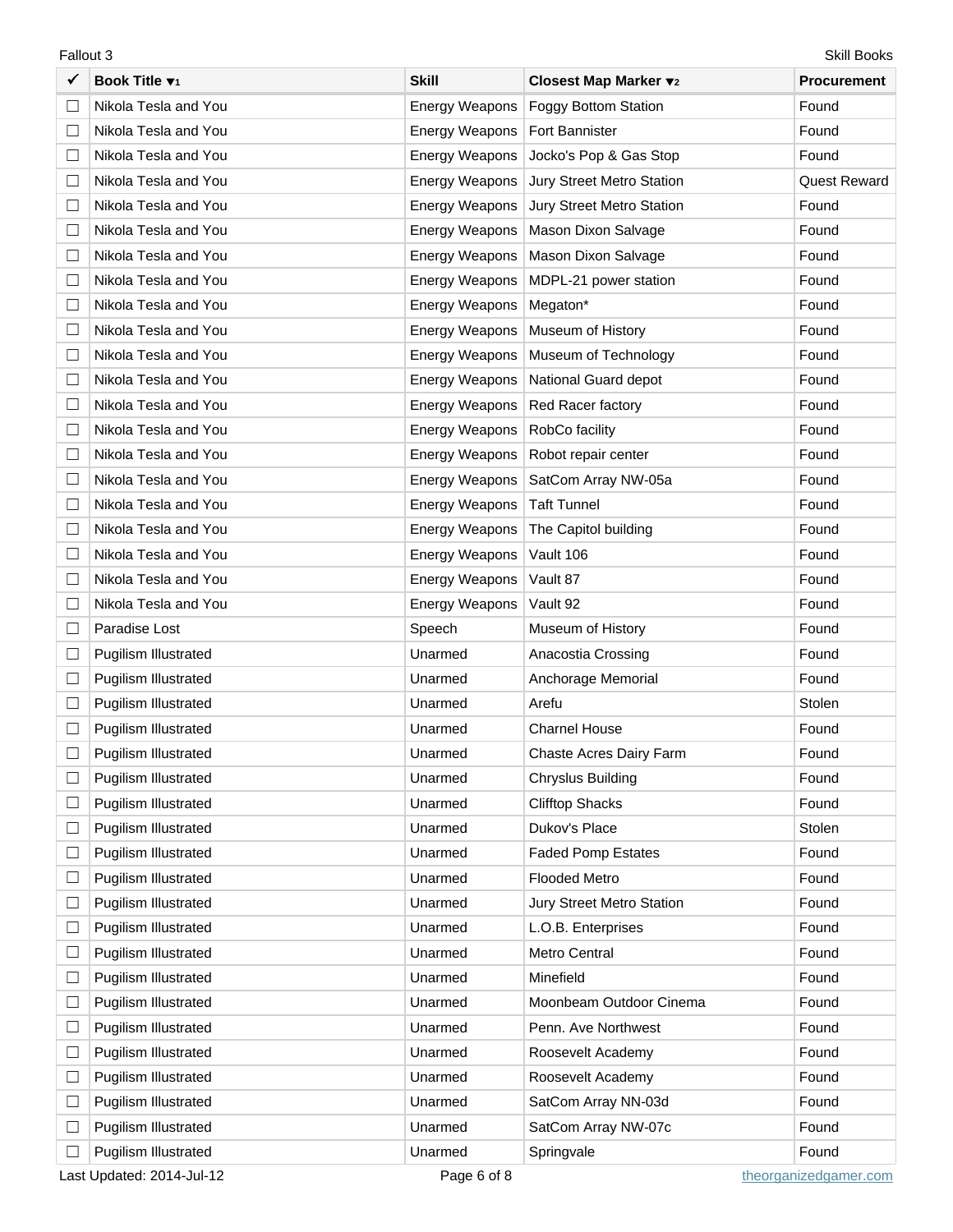9 **Book Title** T**<sup>1</sup> Skill Closest Map Marker** T**<sup>2</sup> Procurement** ܆ Pugilism Illustrated Unarmed Vault 108 Found ܆ Pugilism Illustrated Unarmed Vault 87 Found □ Pugilism Illustrated Town The Unarmed Warrington station Found Found □ Pugilism Illustrated Found Unarmed Warrington station Found Found □ Tales of a Junktown Jerky Vendor Barter Abandoned Car Fort Found □ Tales of a Junktown Jerky Vendor Barter Andale or Fairfax ruins Found Found □ Tales of a Junktown Jerky Vendor Barter Arlington Library Found Found □ Tales of a Junktown Jerky Vendor Barter Barter Bethesda ruins Found □ Tales of a Junktown Jerky Vendor Barter Barter Bethesda ruins Found □ Tales of a Junktown Jerky Vendor Barter Barter Bupont East Found □ Tales of a Junktown Jerky Vendor Barter Grisly Diner Gristy Diner Found □ Tales of a Junktown Jerky Vendor Barter Hubris Comics Found Found □ Tales of a Junktown Jerky Vendor Barter Little Lamplight Little Lamplight Found □ Tales of a Junktown Jerky Vendor Barter Mama Dolce's Found □ Tales of a Junktown Jerky Vendor Barter National Archives Found □ Tales of a Junktown Jerky Vendor Barter National Guard depot Found □ Tales of a Junktown Jerky Vendor Barter Reclining Groves Resort Homes Found □ Tales of a Junktown Jerky Vendor Barter Sewer waystation Sewer waystation Found □ Tales of a Junktown Jerky Vendor Barter Statesman Hotel Statesman Hotel Found □ Tales of a Junktown Jerky Vendor Barter Barter Super-Duper Mart Super-Buper Mart Found □ Tales of a Junktown Jerky Vendor Barter Temple of the Union Found Found □ Tales of a Junktown Jerky Vendor Barter Tenpenny Tower Tenpenny Tower Found □ Tales of a Junktown Jerky Vendor Barter Tenpenny Tower Tenpenny Tower Found □ Tales of a Junktown Jerky Vendor Barter The Capitol building Found Found □ Tales of a Junktown Jerky Vendor Barter Vault 92 Found □ Tales of a Junktown Jerky Vendor Barter Vault-Tec headquarters Found □ Tales of a Junktown Jerky Vendor Barter Nature Wasteland gypsy village Found □ Tumblers Today **No. 2018 Tumblers Today Research Arlington Library Research Arlington Library Research Arlington Library Research Arlington Library Research Research Arlington Library Research Research Research Resear** □ Tumblers Today **Example Total Struck Area** Lockpick Broadcast tower KB5 Found □ Tumblers Today **Example Total Acception** Lockpick Broadcast tower KB5 Found □ Tumblers Today **No. 2018 Tumblers Today Lockpick** Drowned Devil's Crossing Found □ Tumblers Today Lockpick Falls Church Found Found Found ܆ Tumblers Today Lockpick Falls Church/Mason Dst Metro Found ܆ Tumblers Today Lockpick Flooded Metro Found □ Tumblers Today Note and Acception Control Control Control Control Control Control Control Control Control Control Control Control Control Control Control Control Control Control Control Control Control Control Control C ܆ Tumblers Today Lockpick Germantown Police HQ Found □ Tumblers Today Tumblers Today Tumblers Today Tumblers Today Tumblers Today Tumblers Today Tound □ Tumblers Today **LOCKPICK TOWER TOWER** L.O.B. Enterprises Found □ Tumblers Today Tour Contract Contract Lockpick Mama Dolce's Tumblers Today Found □ Tumblers Today Town The Cockpick Mason Dixon Salvage Found □ Tumblers Today **Network** Lockpick Meresti trainyard **Found** Found □ Tumblers Today **Network** Lockpick Meresti trainyard **Found** Found

Fallout 3 Skill Books

□ Tumblers Today Lockpick Minefield Nimefield Found